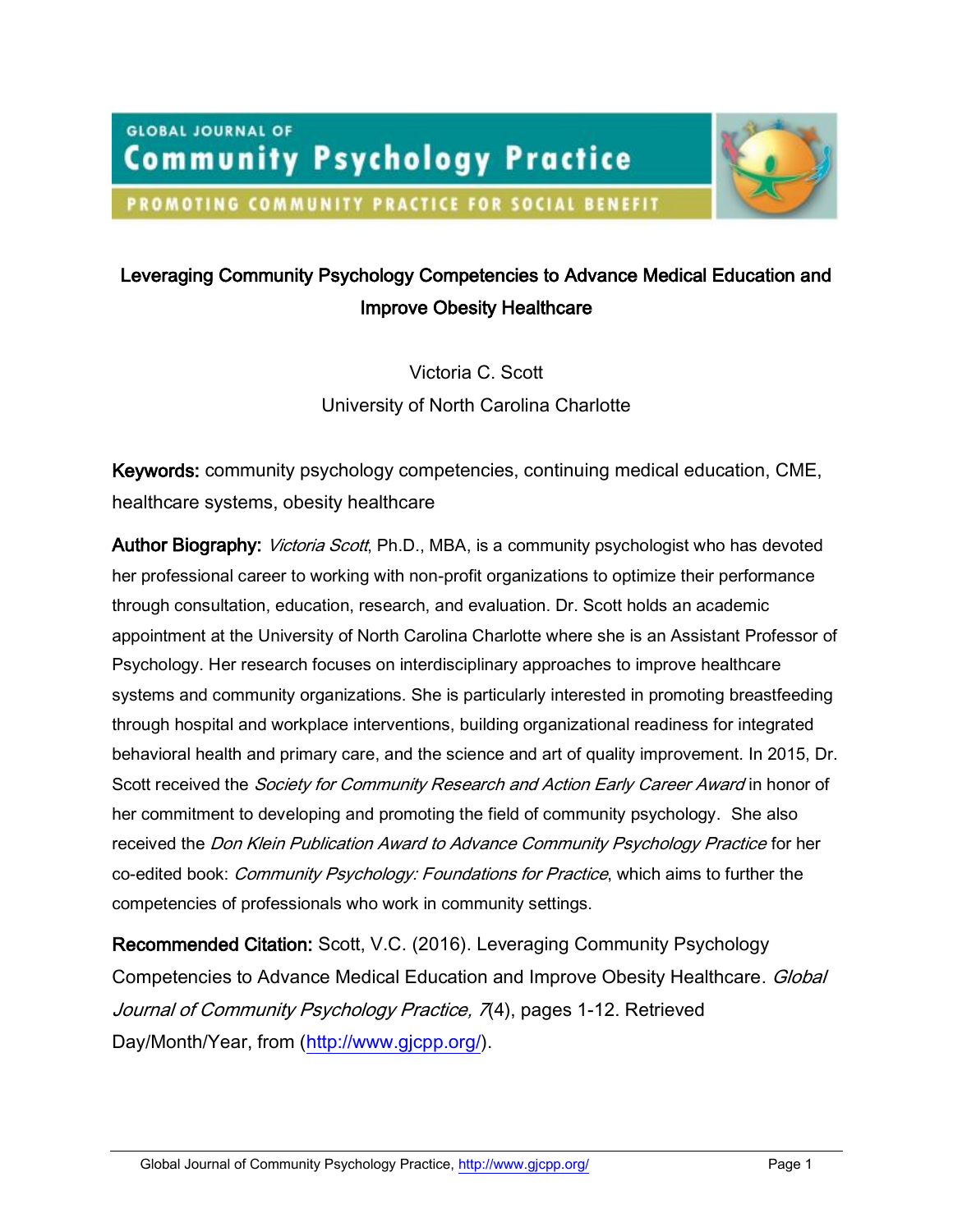### **Leveraging Community Psychology Competencies to Advance Medical Education and Improve Obesity Healthcare**

#### **Abstract**

In this manuscript, the author draws from her experiences on a South Carolina educationalresearch obesity initiative to describe the important value that community psychology (CP) brings to medical education and healthcare organizations. The article describes the set of CP competencies that were most influential to the initiative and discuss how those competencies shaped the course of the initiative. More specifically, the author discusses: 1) how the use of a participatory action research approach helped ground project efforts in the practical realities of the participating practices, 2) how the team developed sociocultural and cross-cultural competence to better understand the complexity of weight-related issues in healthcare, and 3) how using an ecological perspective facilitated practice-wide improvements in obesity management. Through a series of examples, the article highlights specific ways medical education organizations can leverage community psychology competencies to move beyond traditional continuing medical education (CME) methods.

*In her mid-50s, Brittany woke up one morning and noticed a dull pain in her left knee. She shrugged it off and continued her weekday routine of getting ready for work. Over the course of six months, the knee pain gradually intensified. Brittany began avoid stairs and hills, which seemed to make her knees hurt even more. Already obese and self-conscious about her weight, Brittany noticed that she had gained eight pounds since her left knee started to hurt. After talking with a friend about the knee pain and her weight gain, she decided to schedule an appointment with her primary care doctor.* 

*Brittany's time in the waiting room was longer than she would have liked; however, her appointment with Dr. Bradley was quick and easy. He told her knee pain was a common symptom for persons who were heavy set, prescribed painkillers, and asked her to schedule a follow-up visit for two weeks out. Brittany was not happy to learn that her weight was impairing her left knee, but she was glad to have a remedy for the pain.*

*Two weeks later, Brittany had to reschedule her doctor's appointment due to an unexpected change in her work schedule. Dr. Bradley was booked three weeks out, and so Brittany* 

*scheduled to see another physician at the primary care practice.* 

*During the follow-up appointment, Brittany met with Dr. Vera. She was surprised by Dr. Vera's interest in her weight. Dr. Vera asked about her lifestyle, what she ate, the kind of neighborhood she lived in, and what she liked to do for physical activity. She asked Brittany how she felt about her weight and how motivated she was to lose weight. Although Brittany was generally very private about her weight-related concerns, she found it surprisingly easy to talk with Dr. Vera. After the conversation, Dr. Vera gave Brittany an exercise prescription and took her off the painkillers. Dr. Vera believed that Brittany's knee pain would dissipate with exercise and weight loss. Brittany was relieved to be able to talk with a professional about her weight. She was unsure about stopping the painkillers, but excited about starting a swimming routine.* 

*One month later, Brittany had dropped seven pounds She had almost lost all the weight that was put on since the knee pain started, but was frustrated to still have the pain in her left knee. She called the doctor's office again. The receptionist scheduled her to see Dr. Bradley.* 

*During the appointment, Dr. Bradley was flushed with annoyance to learn that Brittany*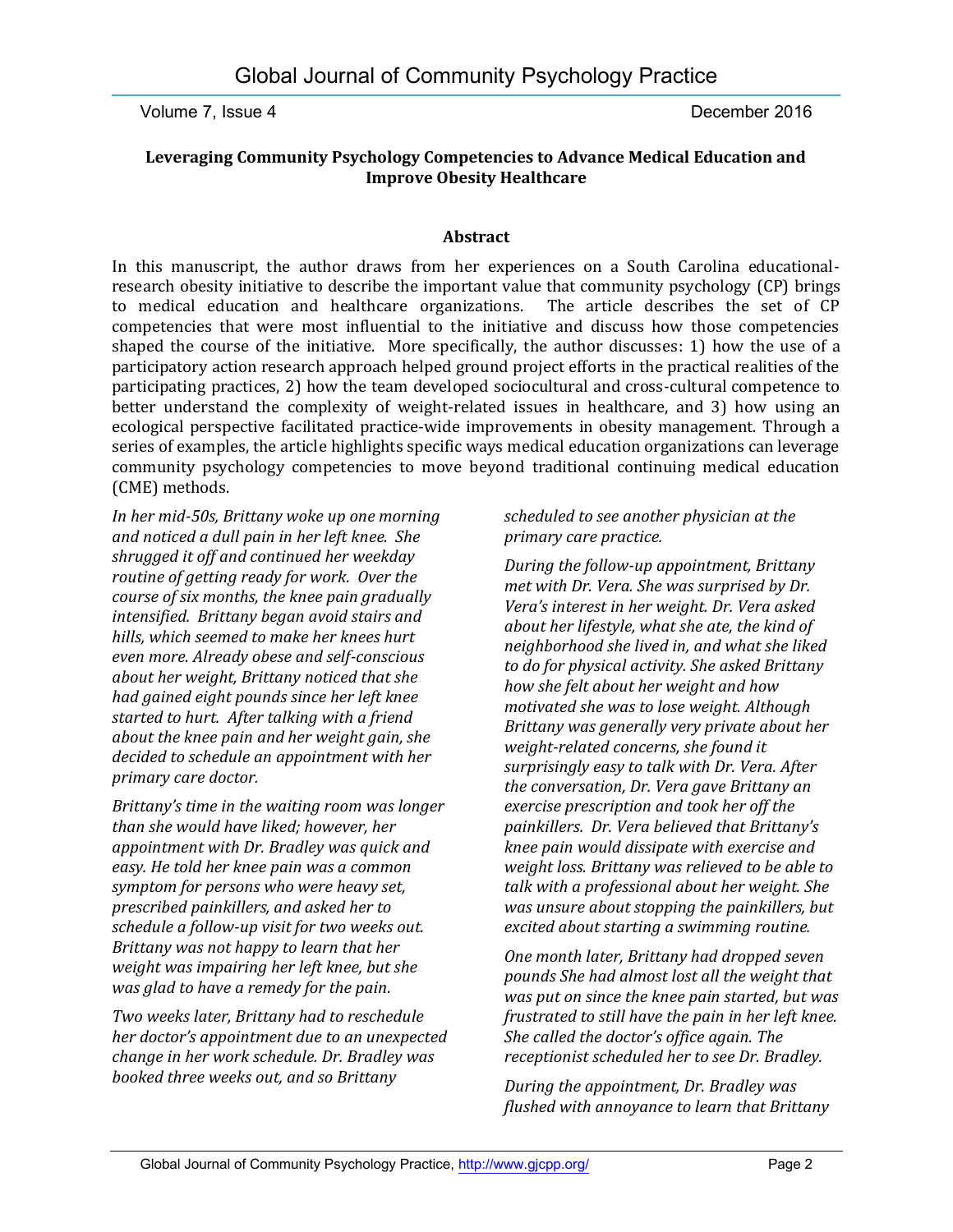*had stopped taking her pain medication. She proudly shared her new exercise regime and weight loss with Dr. Bradley. Dr. Bradley responded indifferently. He told Brittany that she should stay on her pain medication if she wanted the pain to go away. He explained that trying to lose weight at her age was very difficult, and that most obese patients are not successful with maintaining weight loss.* 

*Brittany left the doctor's office feeling confused and deflated. Should she bother to exercise? Should she start her pain medication again? Why were the doctors giving her such conflicting messages and prescriptions?*

Nearly three-quarters of adults in the United States (U.S.) are overweight or obese, with obesity affecting more than one-third of this population (National Center for Health Statistics, 2015). South Carolina has the tenth highest adult obesity rate in the nation at 32% (Levi, Segal, Rayburn, & Martin, 2015). Given the diverse set of medical problems associated with obesity, primary healthcare settings are critical for the successful proactive management of obesity; however, many primary care physicians report feeling uncomfortable or insufficiently competent to talk with patients about their weight-related issues (Kaminsky & Gadaleta, 2002; Anderson et al. 2001; Davis, Shishodia, Taqui, Dumfeh, & Wylie-Rosett, 2008). For example, a study of 620 family physicians revealed that 51% felt they lacked the knowledge and skill to discuss weight-related behavior changes with their patients (Huang et al., 2004). Additionally, providers vary widely in their attitudes about obesity, including whether they believe their patients can successfully lose and maintain weight loss (Anderson et al., 2001; Block, DeSalvo, & Fisher, 2003). As in the case with Drs. Bradley and Vera in the opening scenario, disparate physician attitudes about obesity complicate obesity management and interfere with desired patient health outcomes.

Enactment of the Patient Protection and Affordable Care Act (P.L.11-148) has

catalyzed significant and rapid changes in the healthcare landscape in the United States. Healthcare systems have elevated their interest in improving care quality, lowering healthcare costs, and achieving patient and population health outcomes (Mann, 2010). In addition, rather than volume-based care models, pay-for-performance structures are now driving reimbursement levels as a means of promoting quality outcomes. To evolve with changing industry demands, healthcare systems across the nation are re-examining their practices and embracing alternative approaches. For example, services are shifting from provider-led to patient-centered care. Healthcare settings are adopting and using electronic healthcare records to track and measure patient outcomes. And the philosophy of quality improvement and lean management is more vigilantly applied across operational levels. These sweeping changes are directly impacting medical education organizations, compelling medical educators to re-assess the way they go about their work and to question the adequacy of existing continuing medical education (CME) structures, supports, and methods for preparing physicians to provide safe, quality patient care.

Along these lines, medical educators are moving away from traditional approaches to education--where educational activities are largely didactic, episodic, in the classroom, and focused on the individual--to approaches that promote ongoing, team-based learning in settings that simulate or represent real work conditions. Medical educators are turning to implementation science to better understand what educational interventions work where, when, how, and for whom (Carney et al., 2016; Price et al., 2015). They are asking fundamental questions about ways medical education can contribute to more meaningful educational outcomes. In tandem with these shifts has been an increased recognition of the value that interdisciplinary education and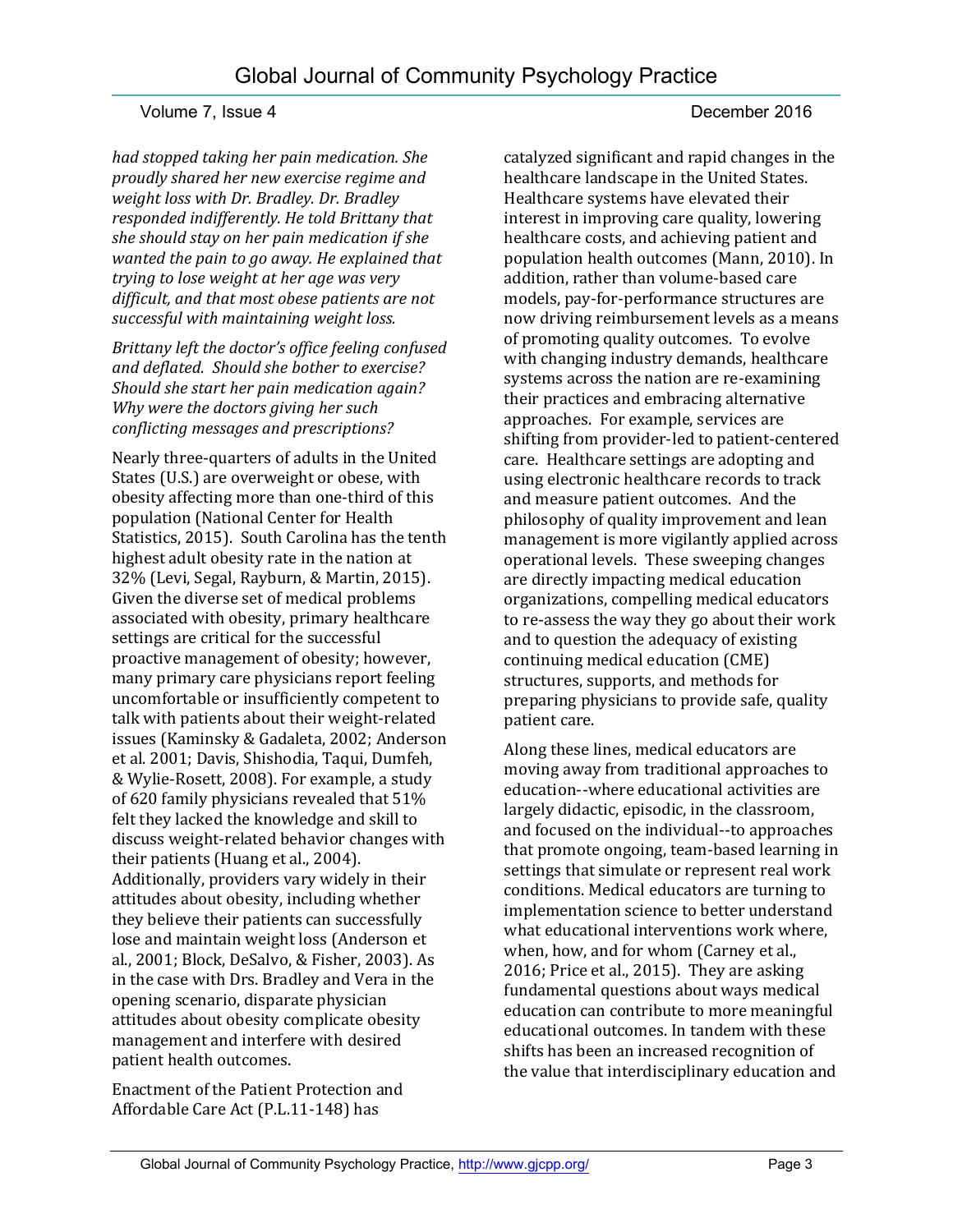multi-organizational collaboration can bring to quality improvement efforts.

In 2011, the University of South Carolina School of Medicine CME Organization partnered with the Medical University of South Carolina CME Organization to implement a multi-year educational-research initiative aimed to improve the quality of obesity healthcare. Referred to as the *South Carolina Initiative for Quality Overweight/Obesity Care (SCIQOC)*, this pilot initiative was designed to move beyond traditional CME formats (i.e., didactic lectures, case conferences) toward an educational approach targeting organizational-level improvements. During this exploratory journey, the competencies of community psychology played a pivotal role

in designing, planning, and implementing SCIOOC.

In this manuscript, the author draws from her experiences with SCIQOC to describe the important value that community psychology (CP) skills bring to medical education and healthcare organizations. Specifically, this article focuses on three community psychology competencies that critically influenced the course of the initiative: participatory action research, sociocultural and cross-cultural competence, and ecological perspectives. Through a series of examples, the article highlights specific ways medical education organizations can leverage community psychology competencies to move beyond traditional CME methods.



*Figure 1. SCIQOC Design*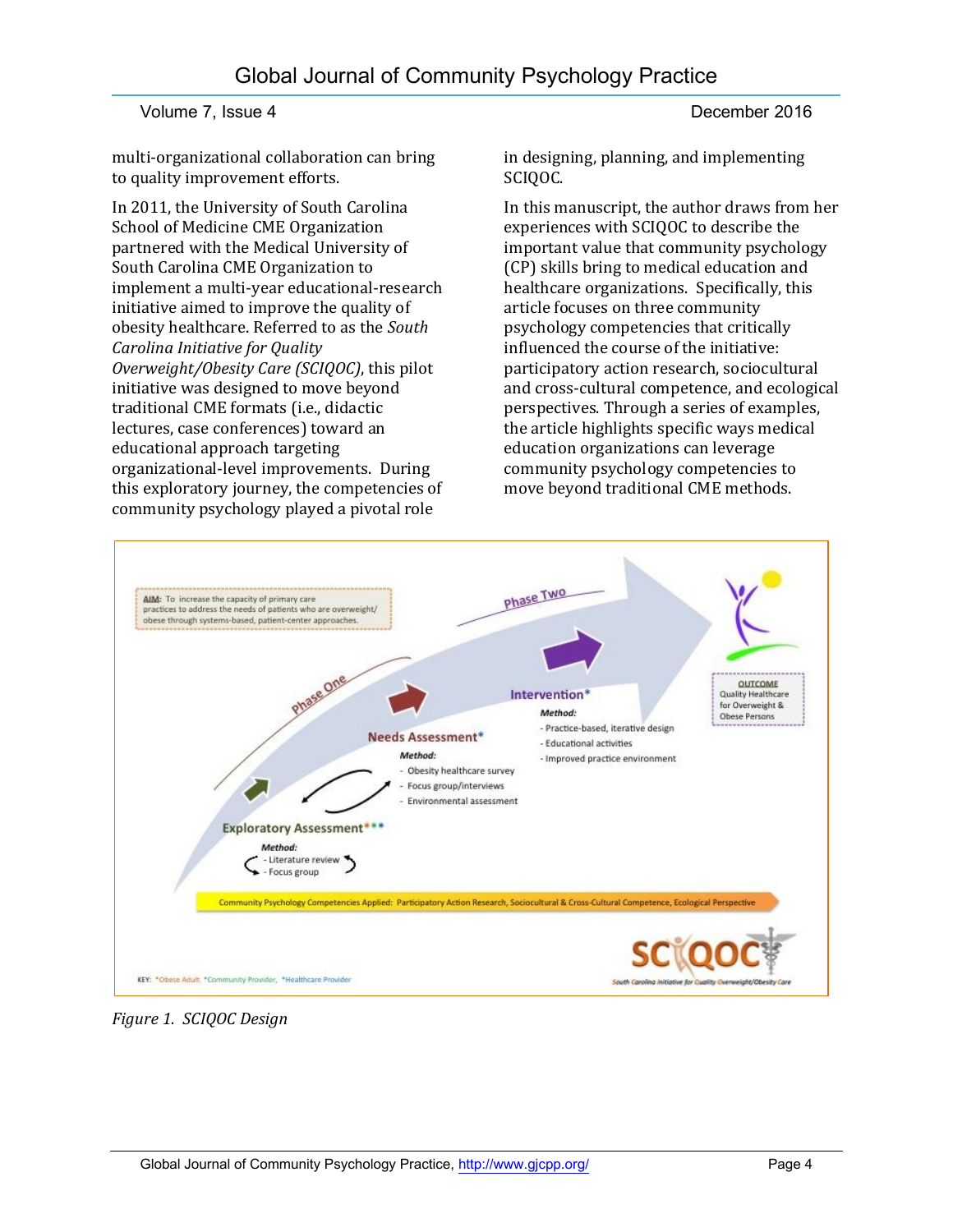#### **Background: SCIQOC Participants and Project Design**

The obesity initiative included two primary care practices situated in urban settings of South Carolina. At project start, Primary Care Practice A included 15 clinicians, 24 clinical staff members (nurses, nurse assistants), and 15 patient service representatives (front staff). Primary Care Practice B had 5 clinicians, 2.5 clinical staff members, and 3 front staff.

SCIQOC involved a two-stage assessment phase (exploratory assessment and needs assessment), followed by an intervention phase (see *Figure 1*). The exploratory assessment entailed a literature review and separate focus groups with overweight and obese persons, community providers, and primary care providers not affiliated with participating practices.

This preliminary assessment helped the SCIQOC team understand issues from both a science (evidence-based) and local perspective. The needs assessment included: a) an obesity healthcare questionnaire administered to practice staff and physicians; b) a focus group involving clinical and administrative staff; c) a semi-structured interview with practice leaders; and d) an environmental assessment involving clinic setting observations, clinical mapping checklist, and patient simulations. The needs assessment aimed to identify practice gaps within each participating practice. Additional information about the exploratory and needs assessment is provided in *Table 1*. The obesity initiative was supported by grant funding from Pfizer Independent Grants for Learning & Change (#034452).

#### **Using a Participatory Action Research Approach to Ground Our Work in the Practical Realities of Participating Healthcare Organizations**

While a participatory action research design is more time-intensive than an investigator-led design, SCIQOC leadership (PI and Project Director) believed it was essential to work

closely with practice members in order to make meaningful local improvements in obesity healthcare. We actively turned to practice members for insights into the challenges of obesity healthcare and trusted they were best positioned to generate practical solutions to address existing local challenges. This section describes how we used a participatory approach across the phases of SCIQOC.

### *Grant Preparation.*

Our engagement with the participating practices began during the grant preparation stage of the initiative. We met with practice leadership to address project issues such as: *Who will benefit from the obesity initiative and in what ways? What type of commitment is needed from the practices to improve obesity care quality? Which members will actively champion the effort? What are existing and anticipated resource needs (staff, financial, technical)? How will interventions be sustained?* During this early stage of engagement, we found that having pre-existing relationships with members of the practice facilitated open, frank conversations about ongoing challenges and limitations with addressing obesity. For example, practice members expressed concern about the weight of their own healthcare teams and how being obese could impact provider motivation to improve obesity care quality.

#### *Assessment Phase.*

Upon successful grant funding, the SCIQOC team worked with appointed practice members to determine questions for the assessment phase. For instance, to develop the focus group and interview questions, the SCIQOC team drafted initial questions, which were sent to practice members for review. We used an iterative "review, discuss, refine" process to finalize the qualitative instrument.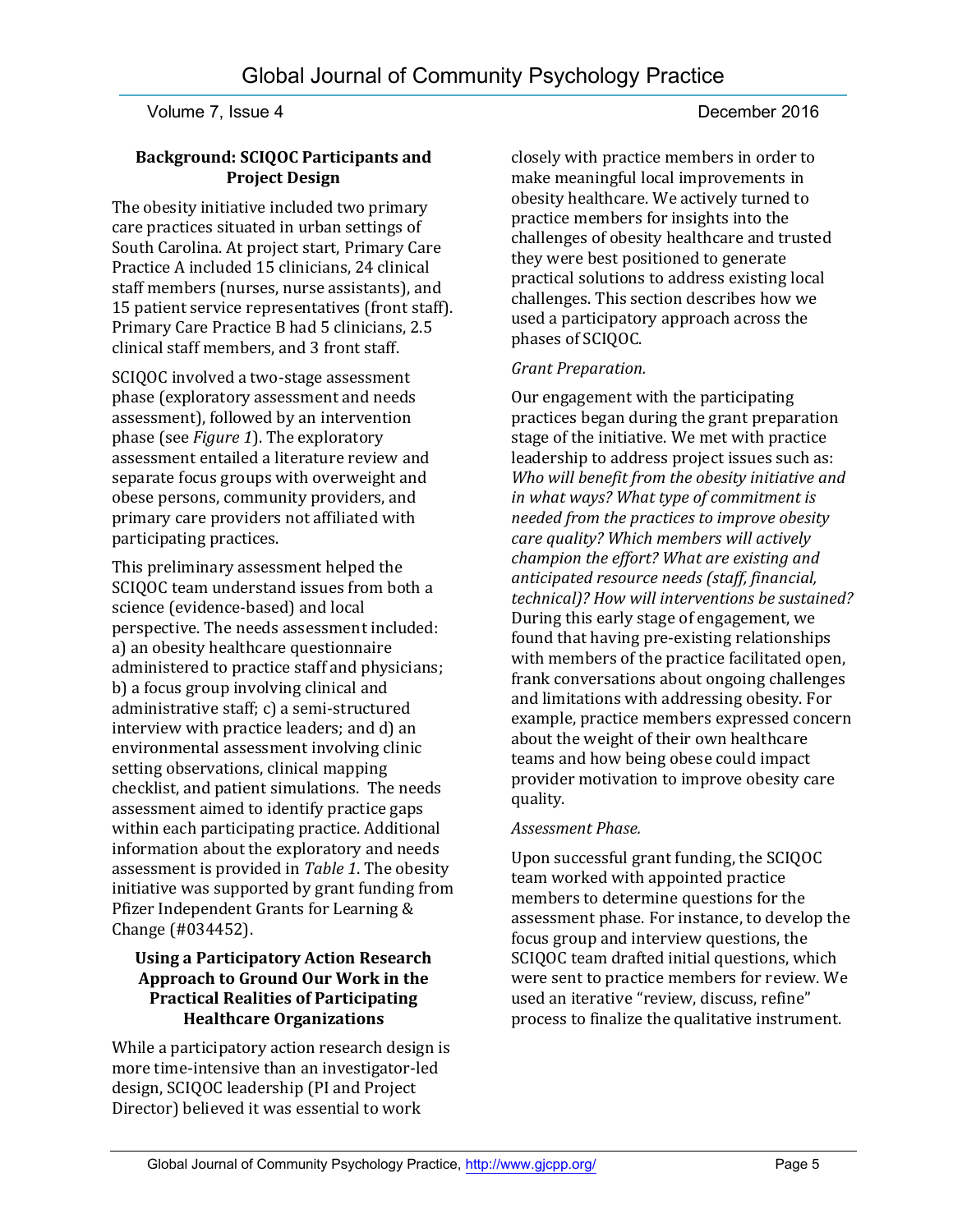| <b>EXPLORATORY ASSESSMENT</b>         |                               |                                                                                                                            |                                                                                                                                                                                                                                                                                                                                     |                                  |
|---------------------------------------|-------------------------------|----------------------------------------------------------------------------------------------------------------------------|-------------------------------------------------------------------------------------------------------------------------------------------------------------------------------------------------------------------------------------------------------------------------------------------------------------------------------------|----------------------------------|
| <b>Method</b>                         |                               | Participant(s)                                                                                                             | <b>Purpose</b>                                                                                                                                                                                                                                                                                                                      | <b>CP Competency</b><br>Applied* |
| Literature Review                     | $\circ$                       | <b>NA</b>                                                                                                                  | Primary: To provide the SCIQOC team with a<br>comprehensive understanding of issues<br>surround obesity and obesity healthcare; to<br>be informed of evidence-based. approaches to<br>obesity healthcare.<br>Secondary: To provide primary care providers<br>with current information and best practices<br>for obesity healthcare. | 2, 3                             |
| Focus Group                           | $\circ$<br>$\circ$<br>$\circ$ | Overweight & obese<br>adults<br>Community providers<br>Primary care<br>providers from non-<br>participating practices      | Primary: To obtain current and well-rounded<br>local insights about the state of<br>overweight/obesity healthcare.<br>Secondary: To provide primary care<br>participants with local experiences and<br>opinions about obesity healthcare.                                                                                           | 2, 3                             |
| $\blacksquare$<br>٠<br>п              |                               |                                                                                                                            | Characterized by an iterative process between information gathered from the literature review and focus group.<br>Insights from multi-informant focus groups were triangulated to identify issues of convergence and divergence.<br>Information from the exploratory assessment was organized by study key variables.               |                                  |
| <b>NEEDS ASSESSMENT</b>               |                               |                                                                                                                            |                                                                                                                                                                                                                                                                                                                                     |                                  |
| <b>Method</b>                         |                               | Participant(s)                                                                                                             | <b>Purpose</b>                                                                                                                                                                                                                                                                                                                      | <b>CP Competency</b><br>Applied* |
| Obesity Healthcare<br>Survey          |                               | <b>Clinical Staff</b><br>$\circ$<br>Physicians<br>$\circ$                                                                  | To assess healthcare provider attitudes<br>toward and experiences with obesity<br>healthcare within each practice, and to identify<br>barriers and facilitators to providing quality<br>healthcare.                                                                                                                                 | 1, 2, 3                          |
| <b>Focus Groups</b>                   |                               | Clinical staff and<br>$\circ$<br>administrative staff                                                                      | To learn about the primary care practice<br>environment and patient flow process, as well<br>as staff attitudes and experiential insights<br>about the relationship between<br>overweight/obese persons and the practice.                                                                                                           | 1, 2, 3                          |
| Semi-structured<br>Interviews         |                               | Clinical staff<br>$\circ$<br>Physicians<br>$\circ$                                                                         | To learn about the primary care practice<br>environment and to obtain a fuller sense of                                                                                                                                                                                                                                             | 1, 2, 3                          |
|                                       |                               |                                                                                                                            | provider attitudes and experiences in relation<br>to obesity healthcare.                                                                                                                                                                                                                                                            |                                  |
| Environmental<br>Assessment           |                               | Practice-level<br>$\circ$                                                                                                  | To learn about operational, sociocultural, and<br>structural aspects of the practice.                                                                                                                                                                                                                                               | 1, 2, 3                          |
| $\blacksquare$<br>$\blacksquare$<br>٠ |                               | Used a multi-method, multi-informant approach<br>Involved primary care practice participants in interpretation of the data | Developed based on insights from the exploratory assessment and in collaboration with practice members                                                                                                                                                                                                                              |                                  |

\* 1 = participatory action research, 2 = sociocultural and cross-cultural competence, 3 = ecological perspective

*Table 1: Summary of SCIQOC Assessment Stages*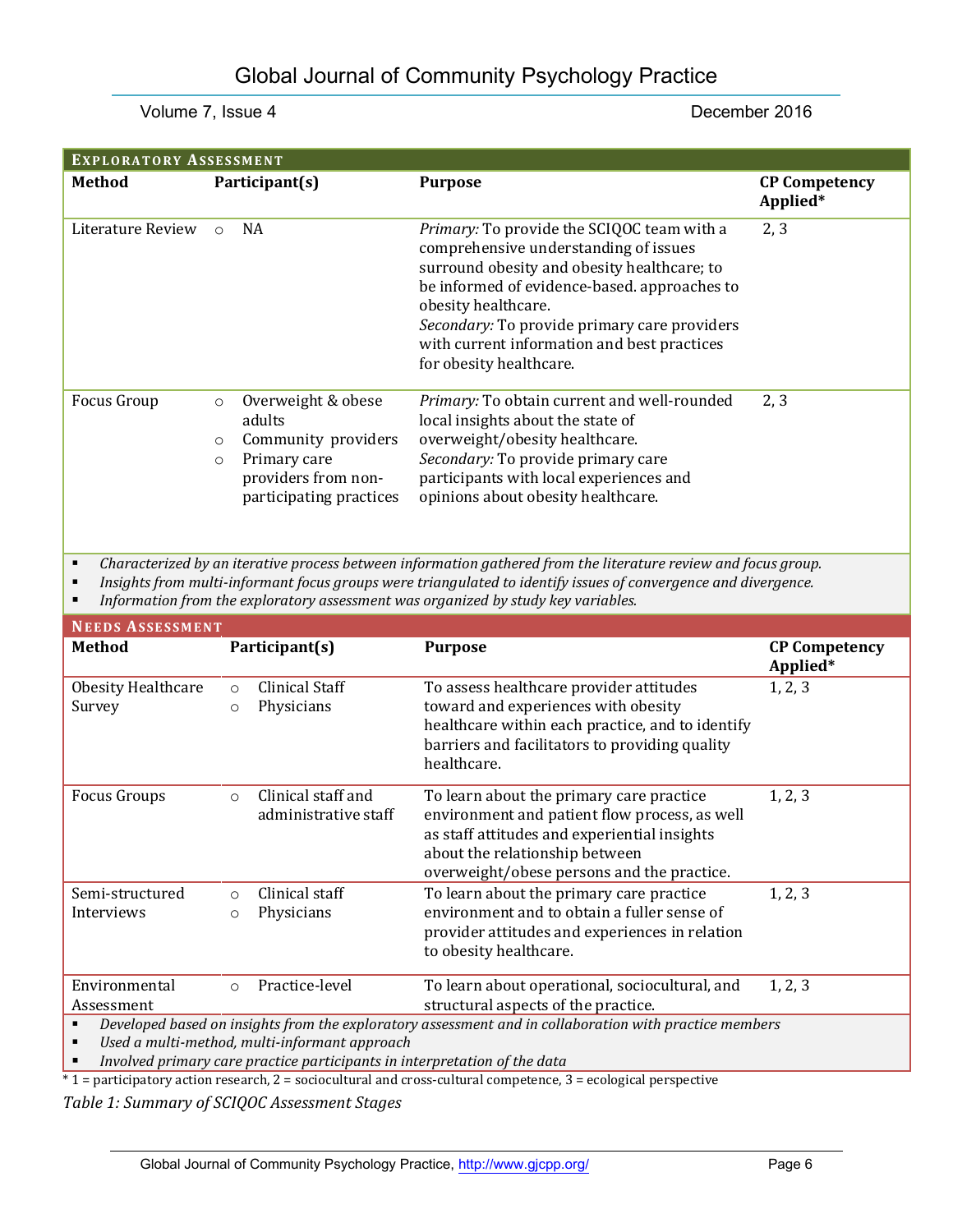To develop the obesity questionnaire, practice members and the research team pooled and reviewed survey instruments. Questionnaires were vetted based on psychometric properties and alignment with the aims of the initiative.

### *Intervention Phase.*

After analyzing the needs assessment data, the SCIQOC team held a series of meetings with practice leadership and one in-person, practicewide meeting. The meetings involved discussions about the assessment data, selection of priority practice gaps, and review of evidence-based strategies and programs for addressing existing needs. The goal of the meetings was to determine the most fitting intervention strategies and/or programs for each practice based on its needs and capacities as well as the costs and benefits of the interventions. The process for choosing intervention strategies was highly collaborative, involving practice leadership, physicians, clinical staff, and administrative staff. During each meeting with practice members, SCIQOC team members served primarily as facilitators. We listened attentively and guided the conversation per agreed upon meeting objectives. Where useful, we researched and provided additional information.

The process of sharing decision-making about the set of intervention activities was difficult for some members of the SCIQOC educationalresearch team (comprised of individuals from the University of South Carolina and the Medical University of South Carolina) who were partial to particular intervention strategies. This fostered emotional tension and short-term disengagement from select team members. As an educational-research team, we worked through this disruption by exploring the rationale and emotions underlying existing views. The open conversations provided discontent team members a fuller understanding of the distinction between participatory and non-participatory research approaches. The conversations helped SCIQOC team members develop a better sense of what it

"looks, feels, and sounds like" to share decisionmaking with members of the participating practices. Later, into the intervention phase, the benefits of shared decision-making become apparent to those SCIQOC team members who originally resisted the approach.

Overall, the participatory approach made it possible for both SCIQOC team members and project participants to develop not only an intellectual understanding of issues, but also a socio-emotional understanding. The participatory approached helped us ground our efforts in the practical realities and emotional challenges of addressing obesity. Working with practice members made it possible for interventions to be tailored specifically to the needs of each practice (rather than providing a standard, pre-determined educational program as is typically provided via CME). Simultaneously, practice members gained a greater appreciation for data and were better positioned to make data-informed decisions. They were engaged throughout the initiative and had ownership over its trajectory. An unanticipated but celebrated outcome of the participatory approach is that it fostered opportunities for additional communication among healthcare team members, which improved patient coordination by surfacing practice gaps.

### **Developing and Exercising Sociocultural and Cross-Cultural Competence to Understand the Complexity of Weight-related Issues in Healthcare**

Culture shapes our perceptions and guides human behavior. As a society, the U.S. has an individualistic orientation, prizing self-reliance, independence, and achievement. Although a host of historical, contextual, and circumstantial factors (e.g., our upbringing, surrounding environment, access to resources and opportunities) influence obesity, it is often viewed as an individual-level issue. American society tends to blame obese persons for their weight-related problems. To improve obesity healthcare quality the SCIQOC team needed to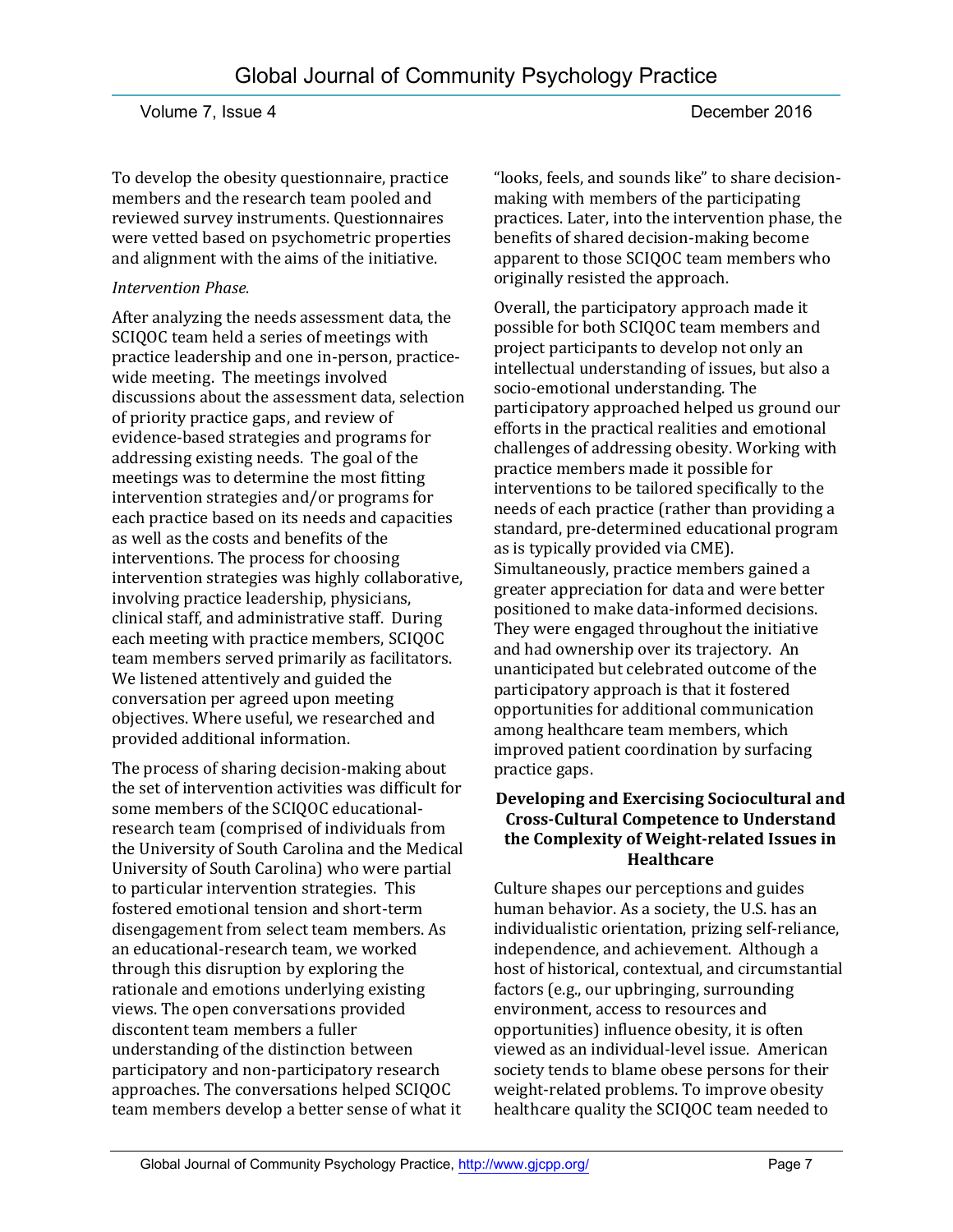be conscious and transparent about our own views of obesity and obese persons.

Sociocultural and cross-cultural competence involves the ability to value, integrate, and bridge multiple worldviews, cultures, and identities (Dalton & Wolfe, 2012). From the beginning of SCIQOC, the team committed to being open and honest with one another in our conversations. A critical first step toward fostering sociocultural and cross-cultural competence among the team was developing self- and collective awareness about our own views of obesity and pertinent associated dimensions of diversity (e.g., race, ethnicity, social class, locality). Individually, each SCIQOC team member completed a series of implicit attitudes tests on weight, race, and gender (see [https://implicit.harvard.edu/implicit/takeatest.](https://implicit.harvard.edu/implicit/takeatest.html) [html\)](https://implicit.harvard.edu/implicit/takeatest.html). Then, collectively, we discussed the results and implications of our biases for our work. We viewed biases as natural, but modifiable human tendencies. At project start, we also reflected openly on our assumptions about obesity and the local population. This process of conscious raising shed light on the boundaries of our socio-cultural knowledge and served as a springboard for the exploratory assessment with local participants.

The SCIQOC team was diverse in educational and training background. The team included a community psychologist (author), with training in business and clinical-community psychology; a political scientist; a health psychologist; a physician, and other individuals with backgrounds in the health and human services industry. All members of the leadership team were nested in continuing medical education organizations and responsible for any array of professional development activities. The team was also diverse in age (ranging from 25 to 70 years), gender, and race/ethnicity (Asian American, Jewish, Ghanaian, White/Caucasian). However, the team's characteristics did not closely mirror the population of obese persons, who tended to be lower socioeconomic status and black, African American or Latino/a. In preparing for the focus groups, we were

sensitive to these differences and mindful of our "outsiderness". We addressed this crosscultural challenge with humility and transparency. During the focus groups, we explicitly noted the cross-cultural differences, listened open-mindedly, and invited participants to "correct" our language where useful. To focus conversations on the issues (rather than persons), questions were largely framed in the third person (e.g., *Do you have a family or friend who sees the doctor because of weight-related problems? What are her/his experiences?*). We found the use of a third person frame for raising questions to be highly effective for broaching sensitive topics relating to obesity. Participants were eager to share stories about the weight-related healthcare experiences of their family and friends, and these stories naturally led to energetic discussions about personal challenges with weight-related issues (e.g., the stigma of being overweight; delays in seeking treatment for weight-related healthcare issues, such as diabetes or hypertension, due to fear of being scolded by one's doctor about being overweight; balancing the desire to lose weight with concerns about losing friendships if one becomes thin). Together, these methods fostered focus group conversations that were deep, generative, and meaningful.

The SCIQOC team viewed the development of cross-cultural competence as a "life-long" process. Through this orientation, team members were encouraged to raise questions about race, weight, and other sensitive topics. We asked these questions not only of each other, but also of SCIQOC participants (obese persons, community health providers, and primary care providers). Such questions helped the SCIQOC team understand the complexity of issues impacting obesity and obesity healthcare. For example, the process of open inquiry shed light on the central role of religion/spirituality in how some individuals viewed their weight (e.g., "this is the size God wants me to be"; "I leave my weight up to God."). Through firsthand accounts by both physicians and obese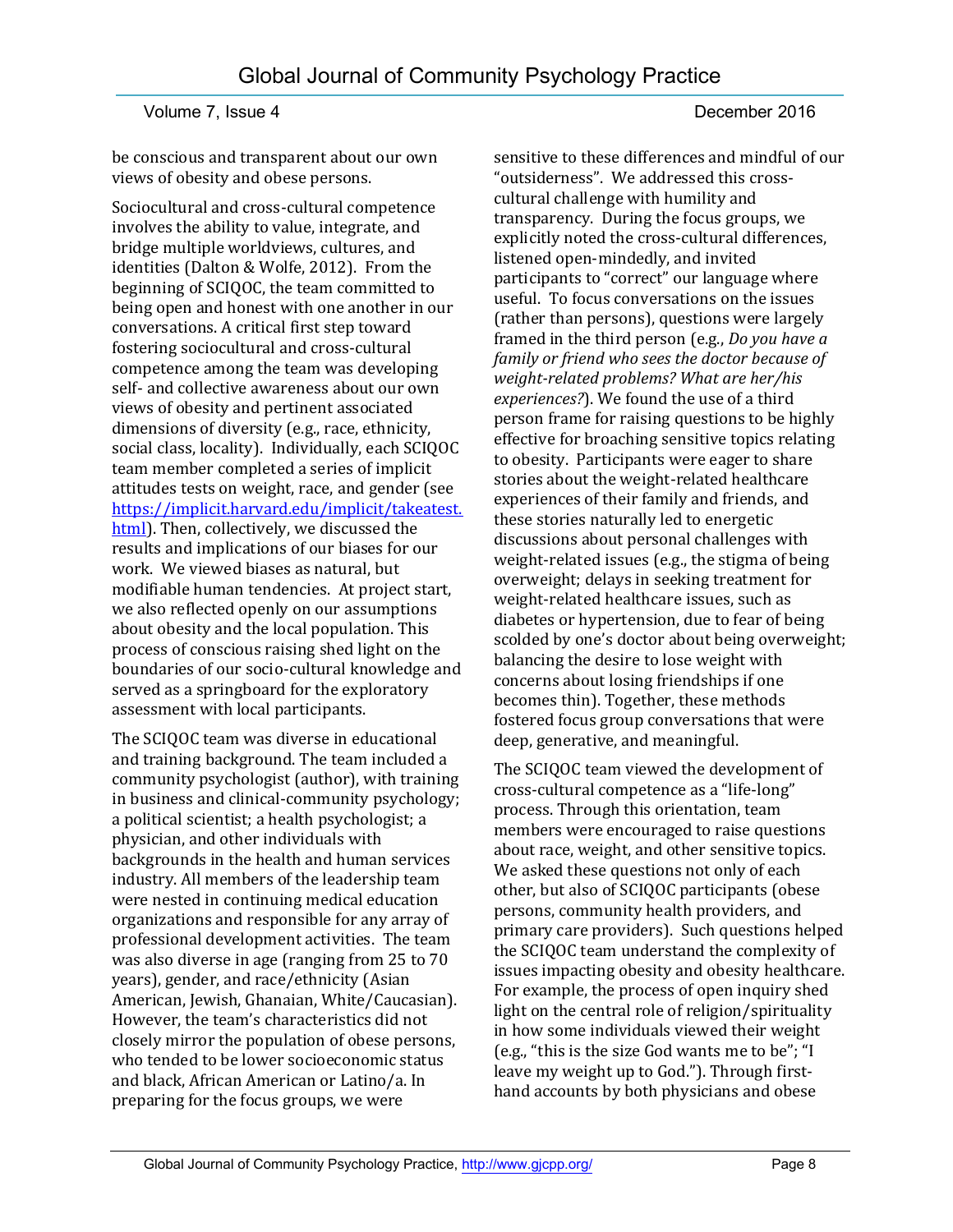patients, we also heard the need for greater sociocultural competence in obesity healthcare. Physicians shared their discomfort with talking about weight, particularly with individuals of different races/ethnicities and gender. Patients described physicians as lacking understanding of the patient's culture and life circumstances. For instance, one African American patient explained that a physician instructed her to engage in vigorous cardio aerobics (e.g., running), which did not align with the patient's lifestyle. She explained that it took 4-8 hours to have her hair done, and that having her hair done was expensive. Vigorous cardio aerobics was not a viable weight management option because it would cause her to sweat and ruin the weaves in her hair. She also explained that her physicians never talk with her about her life and how her lifestyle affected her weight; instead, "they just tell me to lose weight". We found these personal, sensitive stories were at the heart of knowing how to improve obesity care quality. Such stories were elicited by broaching the range of sociocultural topics with an open-mind and listening with humility. We experienced an "easing in", where the more we talked about the topics of race, social class, and weight, the more natural and comfortable the conversations felt.

In the needs assessment stage of SCIQOC we learned that cultural and racial biases about obese persons were pervasive within participating practices. These biases had never been explicitly discussed, although they would occasionally "slip out" in negative terms during conversations among providers. After the needs assessment, a practice-wide meeting was scheduled with each participating primary care practice to discuss assessment results and next steps. During the meeting, we invited practice members to reflect on how well the data mirrored the views and patterns of the practice. We listened with openness, while attending to the distribution of power within the room. We were mindful of the hierarchical structure of healthcare and how power structures could impact who had voice in the room.

#### In hindsight, the method by which our team developed sociocultural and cross-cultural competence closely tracks with Balcazar and colleagues' (2009) training model for cultural competence, which begins at the individual level and expands outward. Their model captures the following stages: desire to engage, development of critical awareness of personal biases toward others who are different, development of knowledge about issues of diversity and culture, development and practice of skills for working across cultural groups, and working toward organizational/broader societal support for cultural competence. As reflected in the developmental approach by Balcazar and colleagues (2009), we found it was critical to foster sociocultural and cross-cultural competence from the inside out, starting with personal reflection (intra-study) and then engaging dialectically across the ecological levels.

#### **Leveraging the Systems Perspective to Facilitate Practice-based Improvement**

We entered this project with the premise that educating the healthcare team was necessary, but not sufficient for improving obesity care quality. Individual experiences are embedded in a context, which influences behavior and outcomes (Brofennbrenner, 1977; Kelly, Ryan, Altman, & Stelzner, 2000). Patient healthcare experiences are shaped by the totality of their interactions with the healthcare practice. This includes tangible and intangible aspects of the healthcare system (e.g., ease of scheduling an appointment, layout of the waiting room, patient flow process, and adequacy of the healthcare equipment). Our conversations with patients and providers during the exploratory assessment underscored the impact of contextual factors on both patient and provider experiences with obesity care. Patients shared stories of feeling embarrassed when blood pressure cuffs were too small to fit around their arms and when exam room tables were not sturdy enough for their body weight. Providers raised concerns about the location of the scales and questioned whether patients were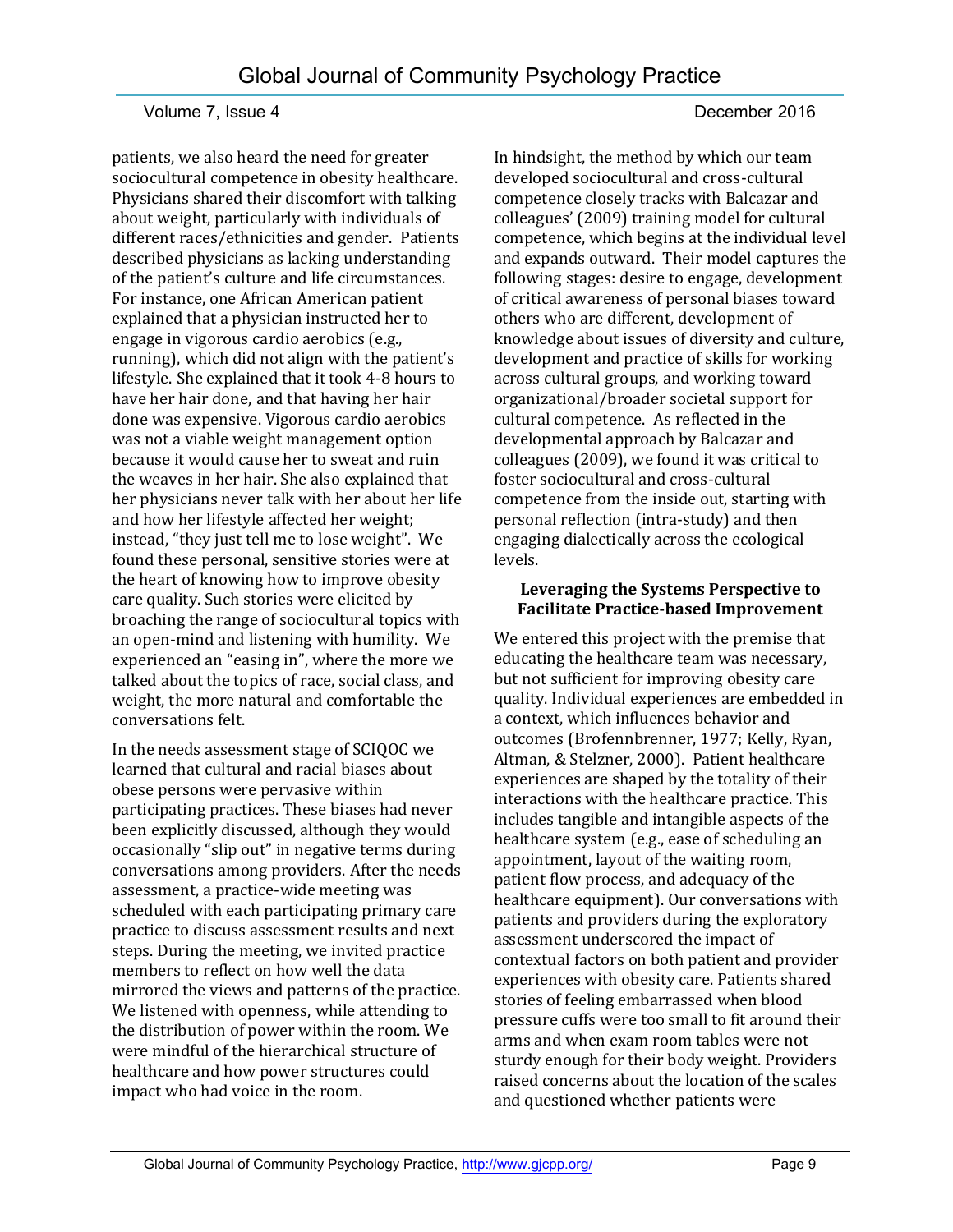comfortable having their weight taken in such a high foot traffic area.

To deepen our understanding of the practice environment, the needs assessment was designed to attend to operational, physical, and sociocultural aspects of the practices. Serving as simulation patients, SCIQOC team members participated in a doctor's visit to get a feel for the patient flow process. We conducted onsite observations of practice activities. We also interviewed healthcare team members about the practice environment. This multi-method approach to studying the clinical setting helped us understand existing interdependencies (e.g., who talks to whom, who avoids whom, how administrative and clinical activities affect one another), how resources are allocated and used, power structures and dynamics, and the organizational culture (e.g., operating values, openness to innovations and change, accountability, and employee satisfaction and commitment). We learned about formal and informal processes for decision-making and how decisions were translated (or not) into implementation. Taking a systems perspective and inviting involvement from all practice members helped us learn about the responsibilities of healthcare team members as well as their skills, talents, and interests. As the initiative moved into implementation, this knowledge was useful for ensuring we had the "right" members in the "right seat" on the "right bus". By involving all practice members (rather than just physicians as is typical in traditional CME approaches), we obtained a well-rounded sense of the issues salient to obesity healthcare. As expected, we also found that practice-wide involvement during the needs assessment facilitated member engagement (buy-in) during the intervention phase.

#### **Conclusion**

In the interest of moving away from traditional CME formats, SCIQOC was a pilot effort to develop an educational approach that would result in more impactful and sustainable obesity healthcare outcomes for primary care practices. The three community psychology competencies

(participatory action research, sociocultural and cross-cultural competence, and ecological perspective) described in this article were invaluable both for thinking "outside" and "inside" the box in terms of CME formats, clinical settings, and patient needs. Working closely with the practices to design, plan, and implement the phases of SCIQOC ensured that meaningful and relevant questions were being asked and that selected interventions "fit" the practice environment. The process of sharing decision-making over an extended period of time (approximately two years) provided members with multiple opportunities to reflect and weigh-in on obesity healthcare, which contributed to organizational readiness for engaging in selected interventions.

The SCIQOC initiative catalyzed a series of organizational improvements for both participating practices.

#### *Primary Care Practice A:*

- The practice committed three staff members (quality improvement personnel, research assistant, and IT Manager) to develop and implement standing order (practice protocol) for obesity healthcare. As standing order for obesity increases consistency in obesity management across physicians and other healthcare team members, eliminating situations like that of the opening scenario where two physicians had contradictory approaches to managing the patient's weight.
- A two-day patient-centered communications skills training (i.e., Motivational Interviewing [MI] training) was held to increase self-efficacy and skill for communicating effectively with patients about weight-related issues. The primary care practice modified its hours of operation so all clinical and administrative staff could participate in the training. After the training, MI champions were identified and tasked with monitoring and evaluating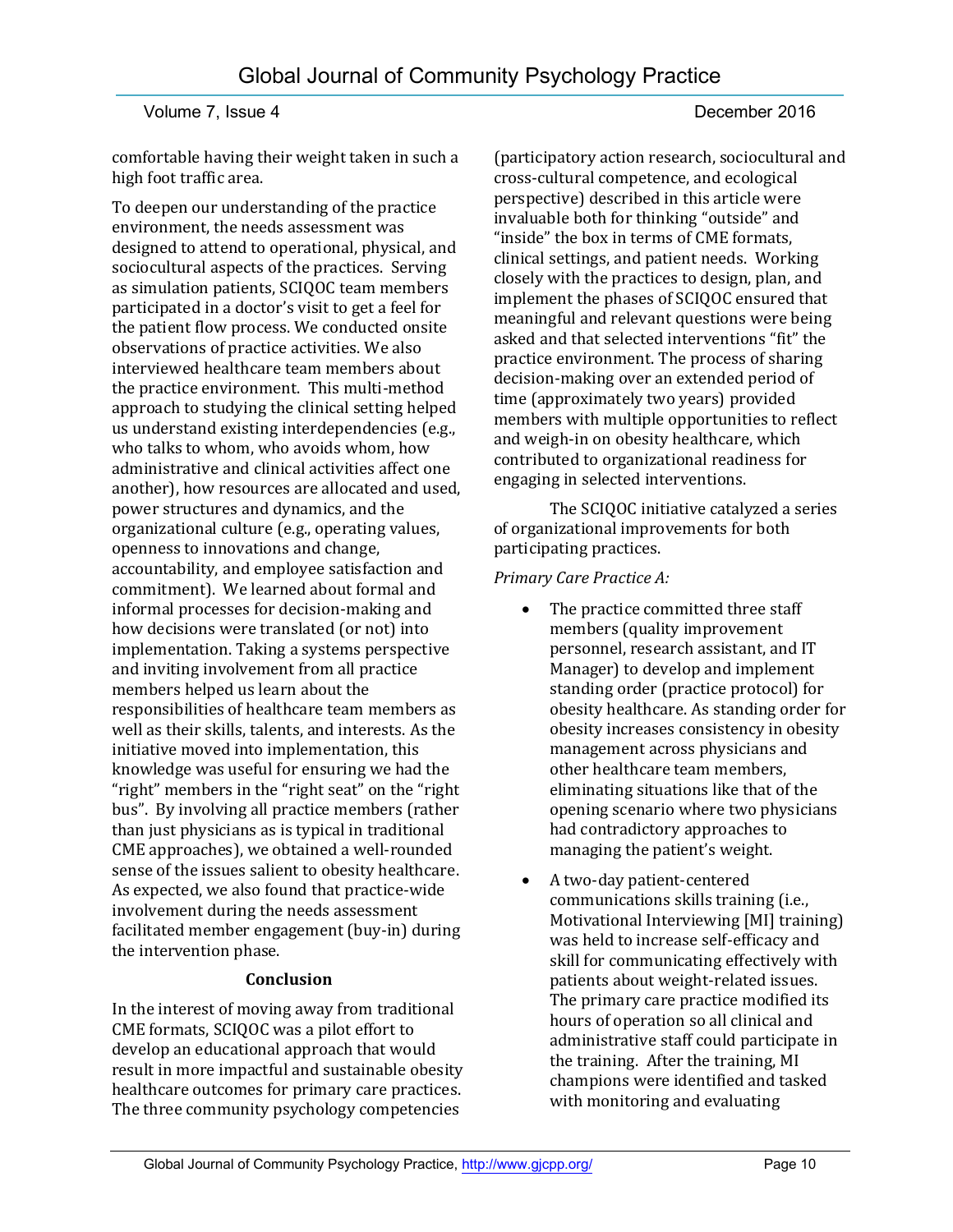implementation. A contractual agreement was developed with the MI trainer for ongoing consultation.

During the intervention phase we were deliberate about identifying personnel who could be specifically dedicated to planning, implementation, and evaluation activities. We were also intentional about ensuring these were members who were already embedded within and familiar with the practice. Clear role expectations and leveraging intra-system resources was important for implementation and sustainability of activities.

#### *Primary Care Practice B:*

- Physicians revised an existing guideline for how to talk with patients about weight-related issues and adopted it for practice-wide use to give consistency to the way physicians address weightrelated issues. Consistent messaging across physicians is especially important at this practice where patients may see different physicians across visits.
- Through the needs assessment, the practice discovered their scales were insufficient for weighing large-size patients and consequently purchased three high capacity scales.
- Practice members realized the value of measuring waist circumference (in addition to body mass index) for obesity management. Consequently, staff were trained and provided with materials for measuring the waist circumference of overweight and obese patients.

In addition to the practice improvements described above, members across both practices reported an increased understanding of general issues pertaining to obesity and obesity healthcare as well as an increased understanding of how their own practice was addressing obesity. Practice members also reported being more aware of and sensitive to the needs of overweight and obese patients than prior to SCIQOC. In sum, the obesity initiative

helped participating practices make important strides in their efforts to improve obesity care quality.

Community psychology provides an array of competencies that generalize readily across settings and are highly suitable for working in dynamic, highly complex settings such as healthcare (Kirk & Neigher, 2013). Our experience with SCIQOC suggests that the competencies of community psychology (participatory action research, sociocultural and cross-cultural competence, and ecological perspective) are highly useful for designing alternative CME approaches and facilitating organizational level changes in primary care practices. To the author's knowledge, this is the first article that examines how community psychology competencies can be practically useful for advancing medical education. Through the examples shared, the author hopes this article sheds light on the value community psychologists can bring to medical education and healthcare organizations.

#### **References**

Anderson, C., Peterson, C.B., Fletcher, L., Mitchell, J.E., Thuras, P., & Crow, S.J. (2001). Weight loss and gender: An examination of physician attitudes. *Obesity Research, 9*, 257- 263.

Balcazar, F.E., Suarez-Balcazar, Y., & Taylor-Ritzman, T. (2009). Cultural competence: Development of a conceptual framework. *Disability and Rehabilitation, 31*, 1153-1160.

Block, J.P., DeSalvo, K., & Fisher, W.P. (2003). Are physicians equipped to address the obesity epidemic? Knowledge and attitudes of internal medicine residents. *Preventive Medicine, 36*(6). 669-675.

Bronfenbrenner, U. (1977). Toward an experimental ecology of human development. *American Psychologist, 32*. 513-531.